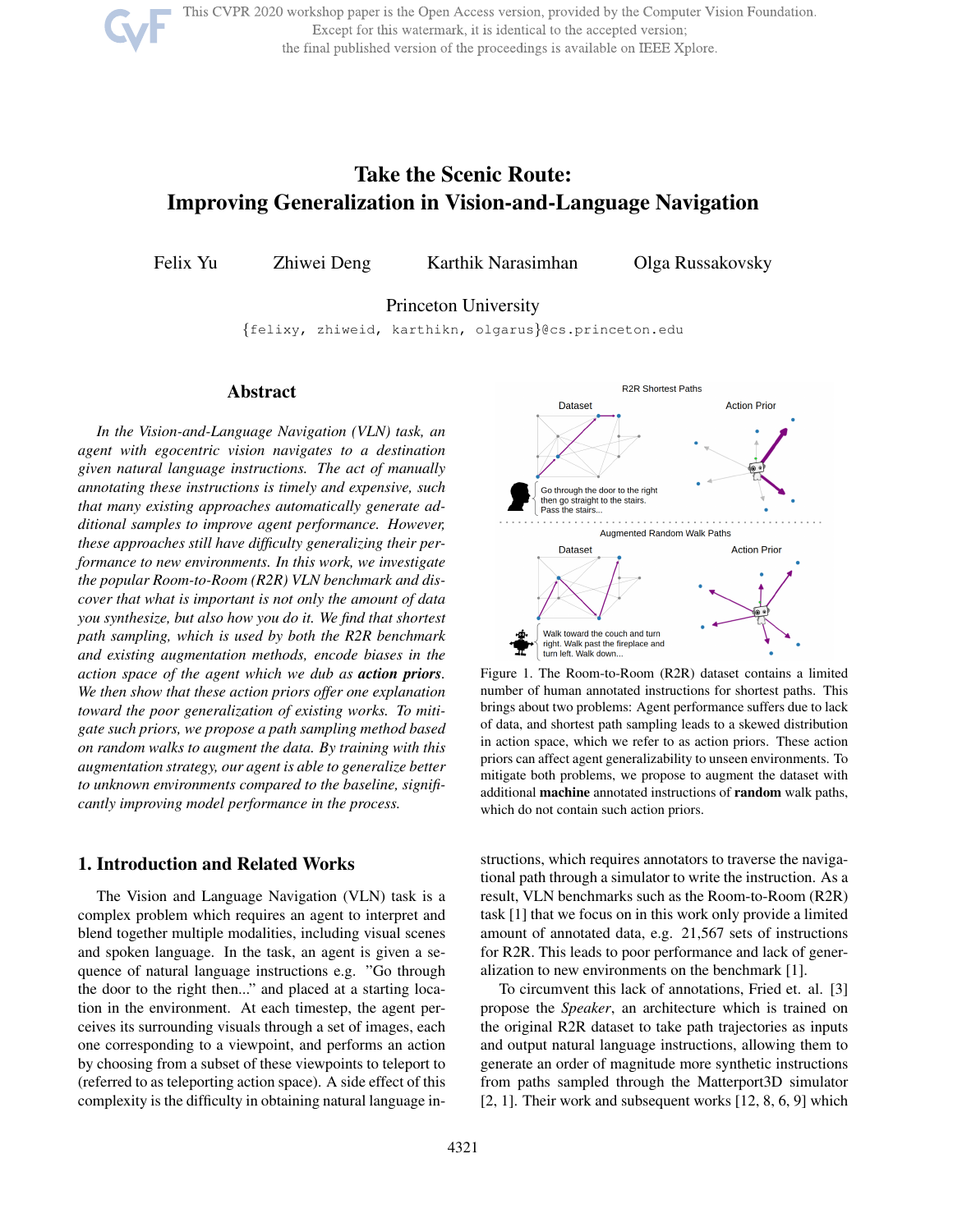use this augmented data show that performance rises as the amount of augmented data increased, but the generalization gap of these models still exist.

In this work, we focus not only on improving performance through Speaker-based data augmentation, but also on reducing the generalization gap by changing the type of paths we sample over. We find that existing methods  $[1, 3, 12, 8, 6, 9, 11]$  which use shortest path sampling contains biases over the teleporting action space (dubbed action priors) such that the agent can learn to perform navigation in known environments without relying on the natural language instructions. We hypothesize that since these action priors are specific to each environment, agents are unable to transfer this knowledge to novel scenes, thus leading to the generalization gap. To alleviate these priors, we opt to use random walk path sampling rather than shortest path sampling to augment the existing R2R dataset. By mitigating these scene specific action priors, the agent relies more on cues such as language which generalize better to unseen environments. As a result, we see a significant decrease in the generalization gap from the baseline model, improving performance in unseen environments in the process.

Other existing works have also tried bridging the generalization gap. Wang et. al. [12] allows the agent to explore the unseen environments in a self-supervised fashion before evaluating to boost performance. Hu et. al. [4] proposed an ensemble method using various visual representations, and Tan et. al. [11] performs data augmentation on both paths as well as environments by performing consistent visual feature masking. However, all works still train their models purely on shortest paths. To our knowledge, we are the first to investigate the role of these action priors and to propose training navigational agents on non-shortest paths for the R2R benchmark. Although Jain et. al. [5] propose the Room-for-Room (R4R) task, which creates non-shortest paths by concatenating paths from R2R together, the R4R task is a separate benchmark altogether. In this work, we focus solely on R2R.

## 2. Room-to-Room and Lack of Generalization

We first elaborate on the Room-to-Room benchmark [1] and establish notation in the process. Afterwards, we examine how action priors exist in the benchmark and how this affects generalization.

#### 2.1. Room-to-Room Setup

In the Room-to-Room (R2R) benchmark, an agent is given natural language instruction  $\vec{x}$  for some path consisting of multiple viewpoints  $\vec{p} = (s_1, s_2, ..., s_{n_p})$ , where  $s_i$ denotes a single viewpoint and  $n_p$  is the number of viewpoints in the path. At each point in time  $t$ , the agent observes a panoramic visual of its current state  $s_t$ , represented by 36 discrete view vectors  $\vec{v}_{s_t} = {\{\vec{v}_{s_t,i}\}}_{i=1}^{36}$ . The agent

also receives  $A_{s_t}$ , the action space at the current state. Following the panoramic framework introduced in [3], rather than using primitive actions such as TURN-LEFT, FORWARD, STOP, each action  $a \in A_{s_t}$  corresponds to another location/state that the agent can navigate to (as well as STOP). This means that the action space of the agent depends on the current state, and therefore the environment of the agent. The agent must then combine instruction  $\vec{x}$ , visual information  $\vec{v}_{s_t}$ , and action history  $\{(a_{t'}, s_{t'})\}_{t'=1}^{t-1}$  to choose the action  $a_t \in A_{s_t}$  that corresponds to the next location to move to. After either  $T$  steps, or when the agent chooses to stop, we evaluate how far the agent's current state is from goal  $s_{n_p}$ .

This action space brings about an alternate interpretation to the task: Each environment can be interpreted as a graph, where nodes are the states that the agent can be located in, and edges between two nodes denotes direct navigability from one state to the other. At each timestep, the action space of an agent at a state is that state's outgoing edges. Thus, the agent is performing a graph traversal with only local knowledge of the graph.

## 2.2. Overfitting due to Action Priors

From this graph traversal interpretation, it can be seen that the decisions an agent makes at state  $s_t$  may not only depend on the natural language instruction, but also on the number of times each outgoing edge is traversed within the training data. If agents are able to recognize their current state given visual information, they can be biased toward choosing actions that appear more frequently within the training data while ignoring other sources of information.

We examine the action priors that can arise from shortest path sampling by looking at the augmented dataset generated by Fried et. al. [3] and used by other subsequent works [8, 9, 12], which we will refer to as the Speaker-Follower Augmented Dataset. We choose to use this dataset over the original R2R dataset since it contains a more representative number of shortest path samples. To test how useful these shortest path action priors are in the R2R task, we treat each environmental graph as a Markov chain and calculate their Markov transition matrices (MTM) based on the number of times each edge is traversed within the dataset.

We then feed the MTMs to a greedy agent which takes in no language information. For each for each test sample  $p =$  $(s_1, ..., s_{n_p})$  within the validation set of seen environments in the R2R dataset, our greedy agent starts at  $s_1$  and takes  $T = 5$  greedy steps, choosing the action  $a \in A_{st}$  which has the highest probability according to the MTM. We report the success rate as defined in [1], which measures the fraction of times the agent stop position  $s_T$  is within three meters of  $s_{l_p}$ . We compare this greedy agent with a random agent which takes  $T$  random steps, as well as with the Follower navigational agent reported in Fried et. al. [3] which takes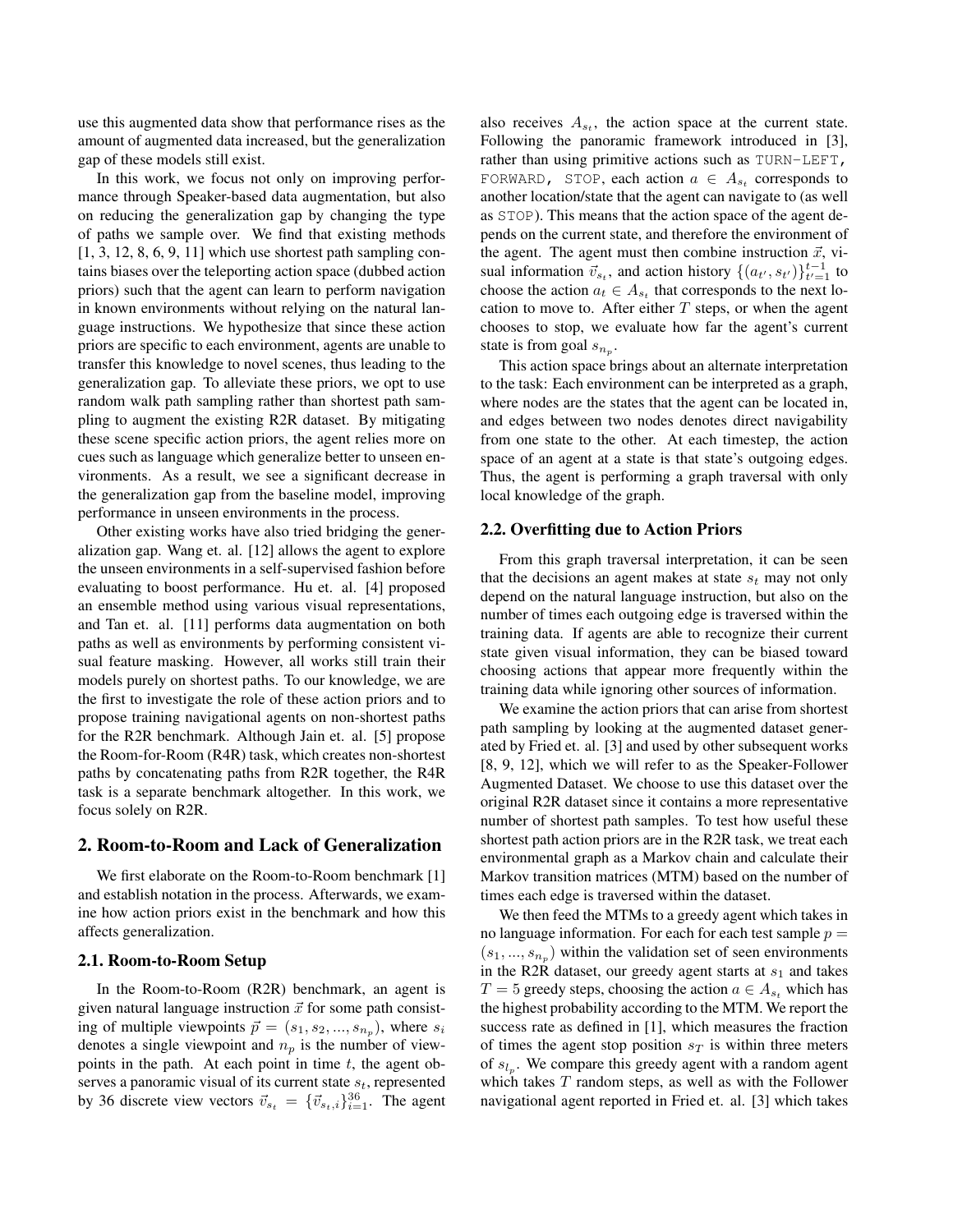| <b>Input Modality</b> |        | MTM    | $V + L$                 |
|-----------------------|--------|--------|-------------------------|
|                       | Greedy | Random | Follower <sup>[3]</sup> |
| <b>Success Rate</b>   | 0.35   | 0.12   | 0.66                    |

Table 1. Success Rate over Val Seen data split for the Greedy and Random agents, which take in the Markov transition matrices (MTM), and the Follower navigation agent, which takes in vision and language information  $(V + L)$ .

language and vision as input. Our findings are reported in table 1.

As can be seen, our greedy agent performs much better than the random agent, increasing success rate by an absolute 23% (relative 192% increase). Furthermore, although the agent receives no language instructions and has no reasoning capabilities, we are able to achieve a success rate that is over half that of the Follower agent. This is a surprising result, since the Follower agent is given the language instructions and has memory over its action history to perform more sophisticated reasoning.

From this, we can see that action priors are useful in navigating to goals in seen environments, even in the absence of language instruction. Agents which are able to locate themselves in an environment given visual information  $\vec{v}_{s_t}$ can depend of such priors to perform well on scenes in the training data while ignoring language information given. If we mitigate such priors, the agent may learn to rely more on cues such as language which generalize better to unseen environments.

## 3. Methods

#### 3.1. Random Walk Path Sampler

This motivates us to use random walks rather than shortest paths when augmenting existing R2R dataset. In particular, our sampling is done using the following method: We first uniformly draw a starting viewpoint across all possible viewpoints in the training data. Then, we sample a path length according to the distribution of path lengths found in the R2R benchmark training data. To avoid the actions priors that exist in shortest path sampling, we perform a random walk while avoiding nodes already visited in the path. Finally, if the end goal is not at least three meters away from starting location, we re-sample the path.

Figure 2 visualizes the reduction in action priors by using this sampling method over shortest path sampling. We first sample an identical number of paths as the Speaker-Follower Augmented Dataset, and then for each of the original R2R Dataset, Speaker-Follower augmented Dataset, and our Random Walk Dataset, we calculate the Markov transition matrix M as done in Section 2.2. Then, for each node i in the training environments, we calculate it's *skew factor*, which we define as the ratio between the largest transition

Histogram of Skew Factor R2R Dataset · Speaker-Follower Augmented Dataset · Random Walk Dataset (ours) 8000 6000 Count 4000 2000  $\Omega$ None  $1 - 1.5$  $1.5 - 2$ Skew Factor Sample<br>Transition<br>Function

Figure 2. Histogram of skew factors: Given the Markov Transition Matrix (MTM) of each environment calculated from the datasets, we calculate the skew factor of each node. This is defined as the ratio between the largest transition probability at that specific node and the probability under uniform distribution. If the node is never visited in the dataset, as can be the case in the R2R dataset, the skew factor is None. We see that although the MTMs for R2R Dataset and Speaker-Follower Augmented Dataset contain large skew factors, almost all skew factors for the Random Walk Sampler MTM has a skew factor close to 1, i.e. the distribution over actions for that node is close to uniform and have minimal action priors.

probability from node  $i$  and the probability under uniform distribution. Ideally, we want the skew factor to approach 1, which denotes that the transition function out of node  $i$ is as close to uniform as possible. As can be seen from the histogram, both shortest path datasets contain a significant number of nodes with high skew factors, while the skew factor of almost all (96%) nodes in our random walk dataset is close to 1.

#### 3.2. Agent Framework

We now go over the framework used to add random walk paths to the existing R2R dataset to mitigate action priors. Our framework is based off of Speaker-Follower's [3], and consists of the aforementioned *Path Sampler*, a *Speaker*, and a *Follower* navigational agent, which we will elaborate on shortly. We first pre-train the *Speaker* using the R2R benchmark data and fix the weights. Then, to train the *Follower* on augmented data, we sample random walks with the *Path Sampler* on the fly and annotate instructions using our fixed *Speaker*.

**Speaker** The *Speaker* is takes in all visual information  $\vec{v}$ for a path  $\vec{p} = (s_1, ..., s_{l_p})$  and generates natural language instructions  $\vec{x}$  according to  $p^{S}(x_t | \vec{v}, x_{1, \dots, t-1})$ . This is done through a SEQ2SEQ with attention architecture [10, 7].

Follower The *Follower* is the navigational agent, and architecturally mirrors the *Speaker*. Given natural language instructions  $\vec{x}$  and the environment, the agent defines the navigation distribution as  $p^T(a_t|\vec{x}, s_t, \tau)$ , where  $\tau$  encodes the history of the agent for a particular path traversal. At each timestep t, the agent receives visual features  $\vec{v}_{s_t}$  and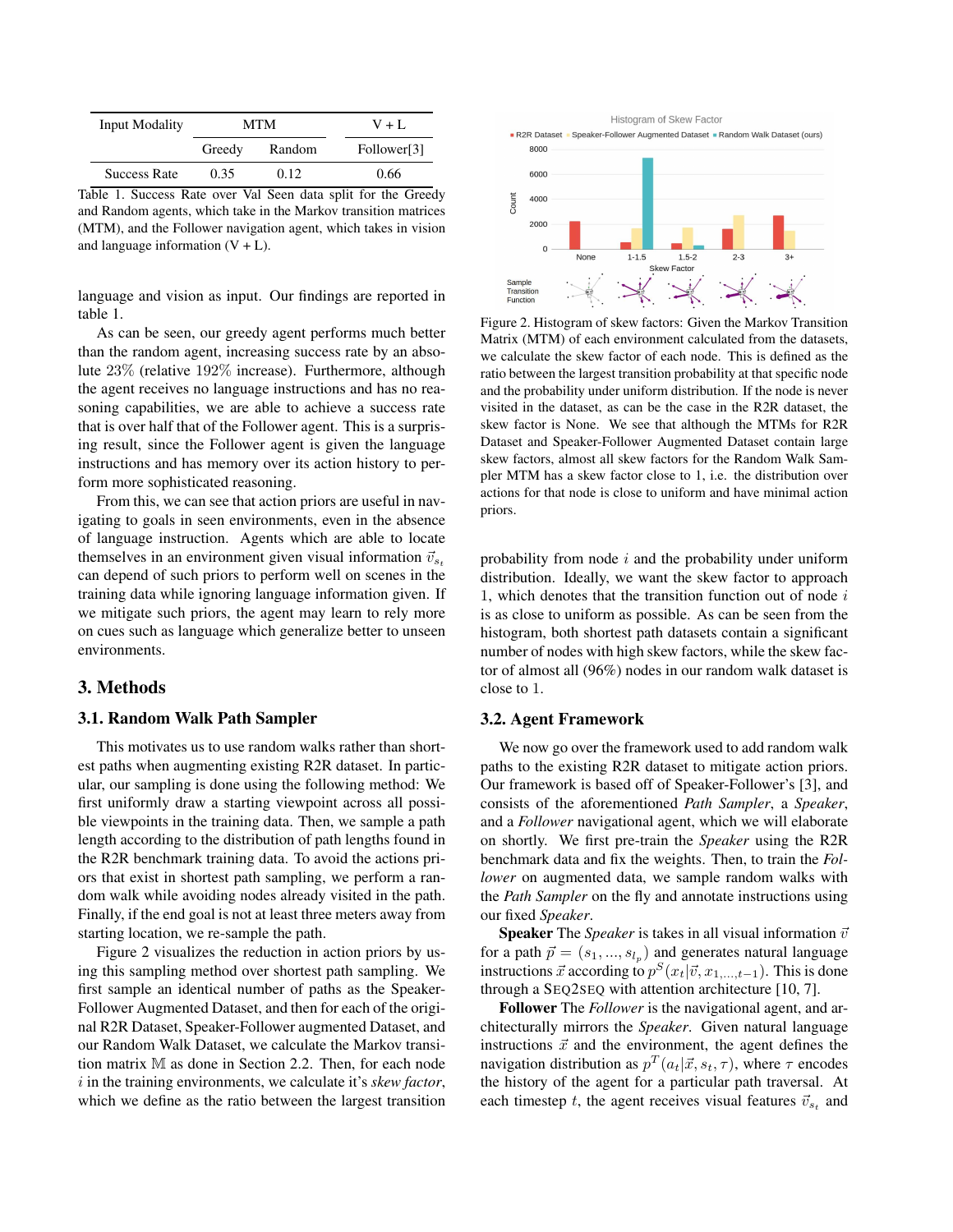| Condition  | Data<br>Augmentation | Forcing<br>Method | Seen Validation                  |      |      |                          | Unseen Validation |               |                |                |  |
|------------|----------------------|-------------------|----------------------------------|------|------|--------------------------|-------------------|---------------|----------------|----------------|--|
|            |                      |                   | $\downarrow$ NE                  | ↑SR  | ↑OSR | $\uparrow$ SPL           | $\downarrow$ NE   | $\uparrow$ SR | $\uparrow$ OSR | $\uparrow$ SPL |  |
|            |                      |                   | Reported in Speaker-Follower [3] |      |      |                          |                   |               |                |                |  |
|            | None                 | Student           | 4.86                             | 52.1 | 63.3 | $\overline{\phantom{0}}$ | 7.07              | 31.2          | 41.3           |                |  |
| 2          | Shortest             | Student           | 3.36                             | 66.4 | 73.8 | $\overline{\phantom{0}}$ | 6.62              | 35.5          | 45.0           |                |  |
|            |                      |                   | Our Implementation               |      |      |                          |                   |               |                |                |  |
| 3          | None                 | Student           | 4.39                             | 57.1 | 68.9 | 47.0                     | 6.98              | 27.2          | 38.6           | 18.7           |  |
| 4          | <b>Shortest</b>      | Student           | 3.99                             | 61.6 | 69.4 | 54.0                     | 6.85              | 29.7          | 41.0           | 20.1           |  |
| 5          | None                 | Teacher           | 5.36                             | 51.6 | 59.4 | 48.6                     | 7.13              | 32.5          | 41.1           | 29.0           |  |
| 6          | Shortest             | Teacher           | 4.97                             | 54.0 | 60.5 | 51.7                     | 7.12              | 33.8          | 42.2           | 31.0           |  |
| $7$ (ours) | Random               | Teacher           | 5.03                             | 53.0 | 61.6 | 50.4                     | 6.29              | 38.9          | 46.7           | 36.0           |  |

Table 2. Reported Results. ↓ denotes lower is better, ↑ denotes higher is better. Although using shortest path sampling leads to best overall performance over all metrics on known environments, we see the model trained with our random walk sampling achieves best performance over unseen environments.

performs an action  $\vec{a}_t \in A_{s_t}$ .

## 4. Experiments and Results

We compare our Random Walk Augmentation Follower trained on both the R2R dataset and augmented random walks against two baseline augmentation methods: (1) None, under which an agent is trained with only the R2R dataset, and (2) Shortest, an agent trained on R2R dataset and augmented shortest paths. All agent architectures remained identical between experiments. We use a batch size of 64, and Adam as the optimizer with a learning rate of 0.0001. All models are trained for 60,000 iterations. If data augmentation is applied, the model is first trained for 40,000 iterations on the augmented data, followed by 20,000 iterations on the original R2R data.

Following [3], all models are trained through imitation learning. When all samples are shortest paths, it is possible to re-calculate shortest paths on the fly when models deviate from the original path. This allows us to use student forcing, where the action taken is sampled from the agent's policy at each timestep. Since our random walk sampling method has non-shortest paths, this is not an option and we train that model with only teacher forcing, where the action taken is always the ground truth action. We report metrics for the baselines with both student and teacher forcing. Our models are based off of a re-implementation of [3], and due to these implementation differences, there are differences in reported metrics. For fairness to both our work and theirs, we report both versions when applicable, but for consistency, run analysis on results gathered from our implementation.

Our results are given in table 2. We evaluate our model primarily using Success Rate (SR) as described in section 2.2. We also show Navigational Error (NE) which measures distance between goal state and agent's last state, Oracle Success Rate (OSR) which measures success rate at the closet point that the agent ever was to the goal, and Success rate weighted by Path Length (SPL) which normalizes Success Rate by the length of the traversed path.

We can see that for validation samples in seen environments, the training scheme that yields the best results<sup> $(4)$ </sup> matches that used in [3] with shortest path augmentation and student forcing, with a success rate of 61.6%. However, we see that this model generalizes poorly to unseen environments with success rate dropping to 29.7% which is an absolute decrease of 31.9% and a relative decrease of 51.8%. On the contrary, our method<sup> $(7)$ </sup> only sees a performance drop from 53.0% to 38.9% giving us absolute decrease of only 14.1% and relative decrease of 26.6%. Furthermore, we can see that although models trained with shortest path augmentation outperform ours trained with random walks, our model outperforms all baselines across all metrics on the unseen environments, improving success rate from the next best model<sup>(6)</sup> from 33.8% to 38.9%. It is helpful to note that we also outperform the original values<sup> $(2)$ </sup> included in [3]. These results show promise toward our sampling strategy and validate our hypothesis that action priors can negatively impact the generalizability of agents.

# 5. Conclusion

In this paper, we simultaneously deal with the scarcity of data in the R2R task while removing biases in the dataset through random walk data augmentation. By doing so, we are able to reduce the generalization gap and outperform baselines in navigating unknown environments.

# 6. Acknowledgments

This work is supported by the Princeton CSML DataX fund. We would also like to thank Zeyu Wang, Angelina Wang, and Deniz Oktay for offering insights and comments which guided the paper.